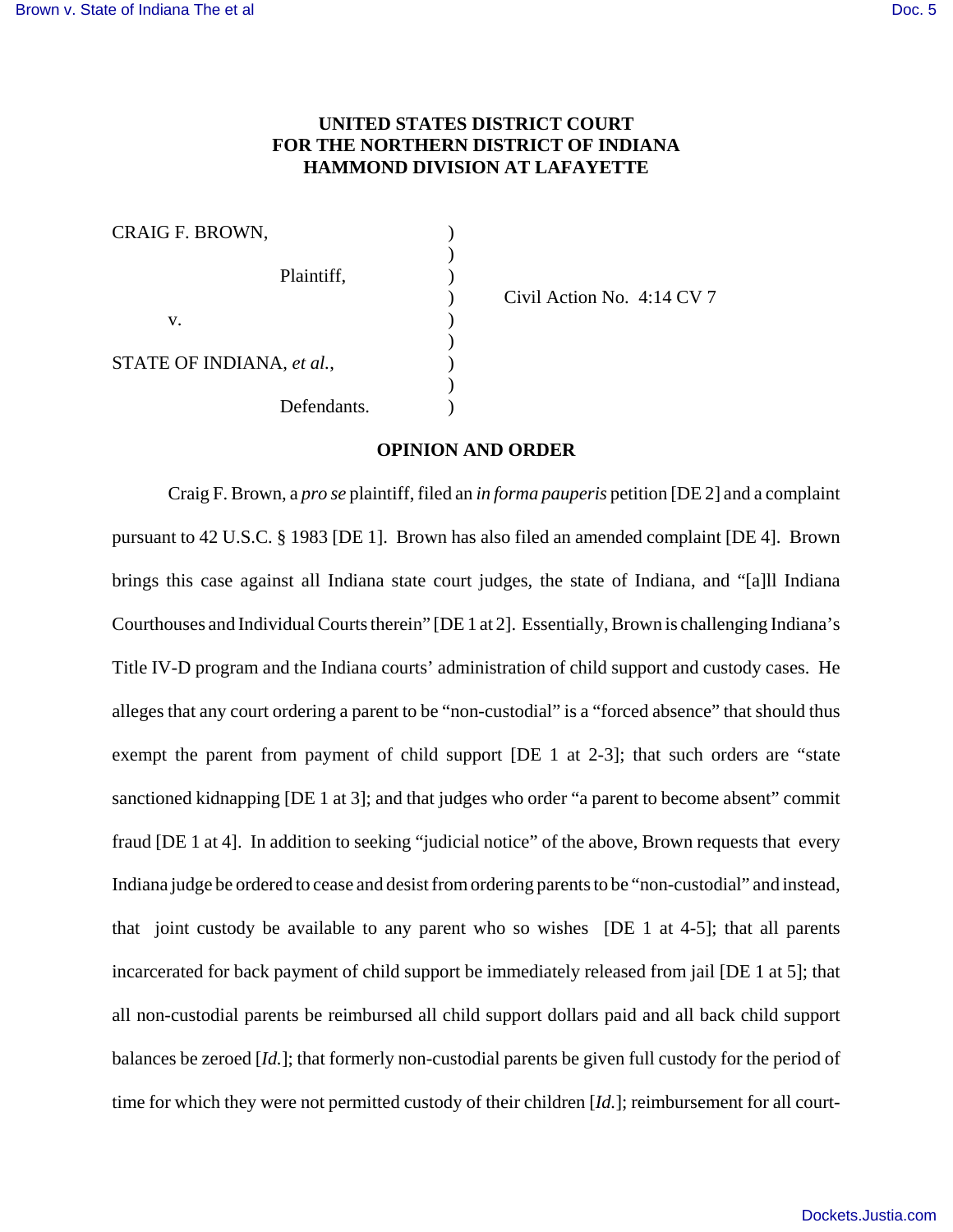ordered classes and supervised visits [DE 1 at 6]; repayment by the State of Indiana of "everything they have defrauded out of the American Citizen's Social Security Pension retroactive to 1974 by 'Ordering a Parent to become absent" [*Id.*]; payment to all incarcerated parents at the rate of \$1,000 per minute of incarceration, and the same to all parents for every minute they were deprived of custody of their children [*Id.*]; and finally, for Brown himself to be placed at the front of any waiting lines for collection of these payments [*Id.*].

"A document filed *pro se* is to be liberally construed, and a *pro se* complaint, however inartfully pleaded, must be held to less stringent standards than formal pleadings drafted by lawyers." *Erickson v. Pardus*, 551 U.S. 89, 94 (2007) (quotation marks and citations omitted). Nevertheless,

Notwithstanding any filing fee, or any portion thereof, that may have been paid, the court shall dismiss the case at any time if the court determines that . . . (B) the action  $\dots$  (i) is frivolous or malicious; (ii) fails to state a claim on which relief may be granted; or (iii) seeks monetary relief against a defendant who is immune from such relief.

## 28 U.S.C. § 1915(e)(2).

In addition to his complaint, Brown has filed an amended complaint, which contains wholly new allegations that are specific to his case: he names the same defendants, but indicates that after the filing of his complaint, he "became aware of the term 'Substantive Due Process'" and wished to include such a claim as "further argument" [DE 4 at 2]. The amendment claims that Tippecanoe County Superior Court 5 Judge Les Meade "FABRICATED AND TRUMPED UP CHARGES AGAINST Plaintiff . . . violated his own orders," "ILLEGALLY CONDUCTED HIS OWN INVESTIGATION," "applied THREE INAPPLICABLE CASE LAWS," and sentenced Brown to thirty days in jail for the "CRIME" of taking his daughter out of the state without prior approval [DE 4 at 2]. Without making specific allegations regarding their actions, Brown also names Judges